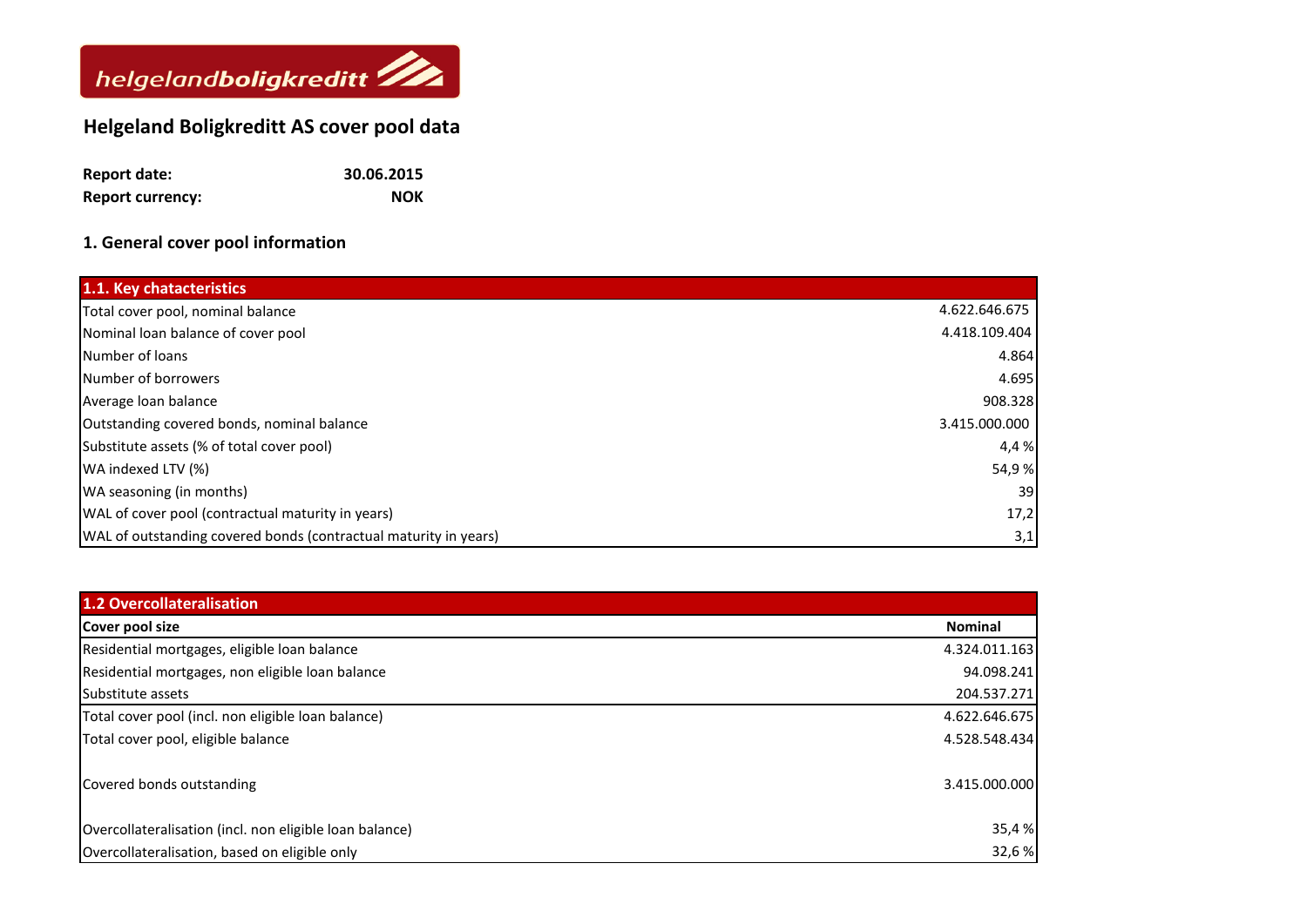| 1.3 Maturity structure cover pool |               |        |
|-----------------------------------|---------------|--------|
| Contractual maturity (years)      | Loan balance  | %      |
| $10 - 1$                          | 8.676.572     | 0,2%   |
| $1-2$                             | 16.767.686    | 0,4%   |
| $2 - 3$                           | 26.369.888    | 0,6%   |
| $3 - 5$                           | 96.908.560    | 2,2%   |
| $5 - 10$                          | 371.797.056   | 8,4%   |
| Over 10                           | 3.897.589.642 | 88,2%  |
| Total                             | 4.418.109.404 | 100,0% |

| 1.4 Maturity structure covered bonds |               |        |
|--------------------------------------|---------------|--------|
| <b>Extended maturity (years)</b>     | Loan balance  | %      |
| $0 - 1$                              |               | 0,0%   |
| $1 - 2$                              | 800.000.000   | 23,4%  |
| $2 - 3$                              | 500.000.000   | 14,6%  |
| $3-5$                                | 915.000.000   | 26,8%  |
| $5 - 10$                             | 1.200.000.000 | 35,1%  |
| Over 10                              |               | 0,0%   |
| Total                                | 3.415.000.000 | 100,0% |

| <b>Expected maturity (years)</b> | Loan balance  | %      |
|----------------------------------|---------------|--------|
| $10 - 1$                         | 800.000.000   | 23,4 % |
| $1 - 2$                          | 415.000.000   | 12,2%  |
| $2 - 3$                          | 500.000.000   | 14,6 % |
| $3 - 5$                          | 1.000.000.000 | 29,3%  |
| $5 - 10$                         | 700.000.000   | 20,5%  |
| Over 10                          | 0             | 0,0%   |
| Total                            | 3.415.000.000 | 100,0% |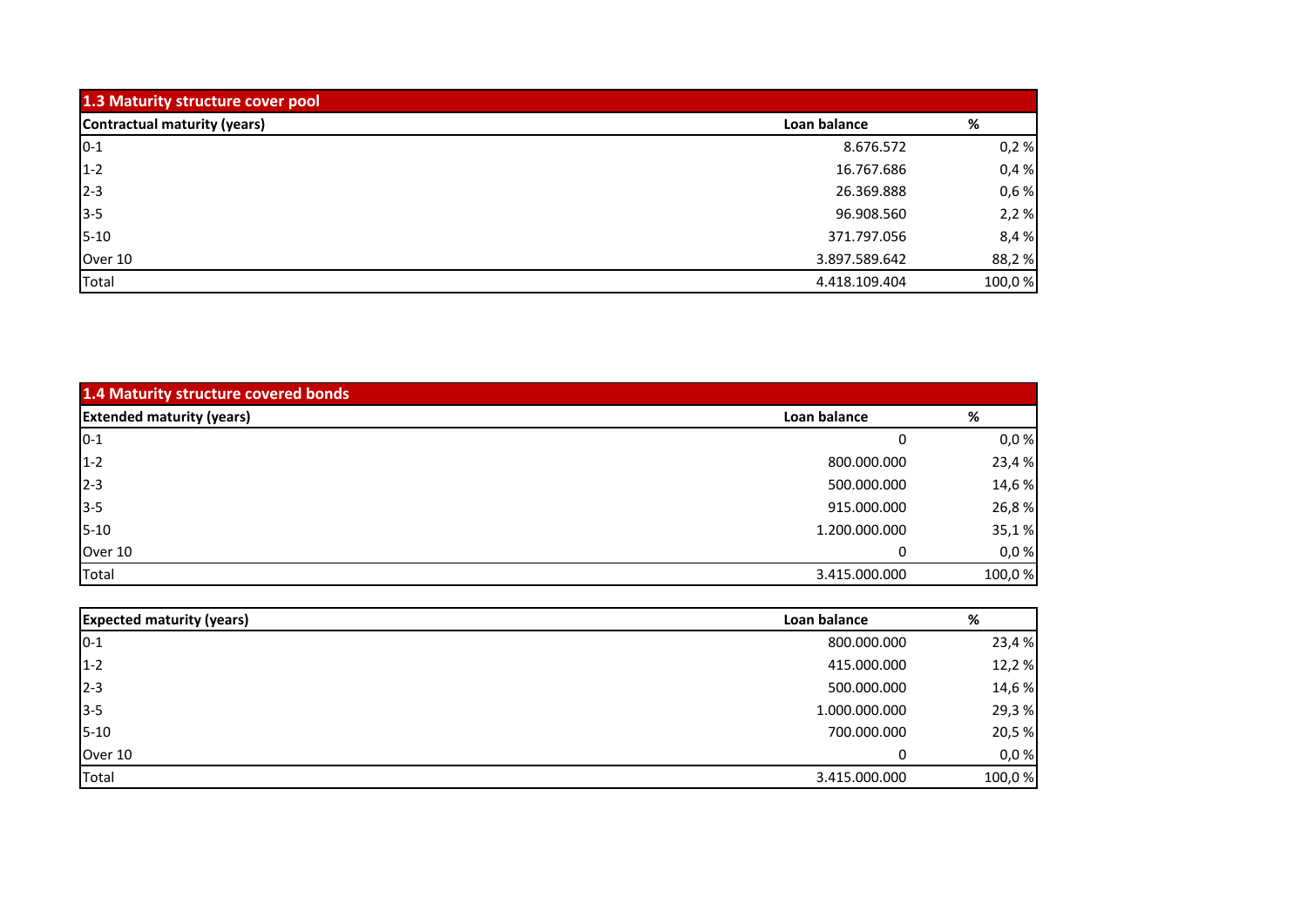## **2. Composition of the residential mortgage cover pool**

| 2.1 Property types                        |               |        |
|-------------------------------------------|---------------|--------|
|                                           | Loan balance  | %      |
| House                                     | 3.442.448.033 | 77,9%  |
| Flat in block with less than 4 units      | 492.064.434   | 11,1%  |
| <b>Flat in block with 4 or more units</b> | 423.946.120   | 9,6%   |
| <b>Partial commercial use</b>             | 59.650.817    | 1,4 %  |
| Other/No data                             |               | 0,0%   |
| Total                                     | 4.418.109.404 | 100,0% |

| 2.2 Largest borrowers             |       |
|-----------------------------------|-------|
| <b>Private individuals</b>        |       |
| 10 largest (% of total mortgages) | 1,5 % |

| 2.3 Occupancy type       |                          |        |
|--------------------------|--------------------------|--------|
|                          | Loan balance             | %      |
| Owner occupied           | 3.982.324.735            | 90,1%  |
| Buy-to-let               | 106.500.834              | 2,4%   |
| Vacation/Second home     | $\overline{\phantom{0}}$ | 0,0%   |
| Partially owner-occupied | 327.887.267              | 7,4 %  |
| Other/No data            | 1.396.568                | 0,0%   |
| Total                    | 4.418.109.404            | 100,0% |

| 2.4 Repayment type      |               |        |
|-------------------------|---------------|--------|
|                         | Loan balance  | %      |
| Monthly                 | 3.191.387.082 | 72,2%  |
| Quarterly/Semi-annually | 4.863.580     | 0,1%   |
| Annually                | 1.014.520     | 0,0%   |
| Bullet*                 | 346.901.415   | 7,9%   |
| Other**                 | 873.942.807   | 19,8%  |
| Total                   | 4.418.109.404 | 100,0% |

*\* Loans with a grace period. No bullet payments. (The loans are amortized over the remaining life of the loans after the grace period)*

*\*\* Refers to flexible loans*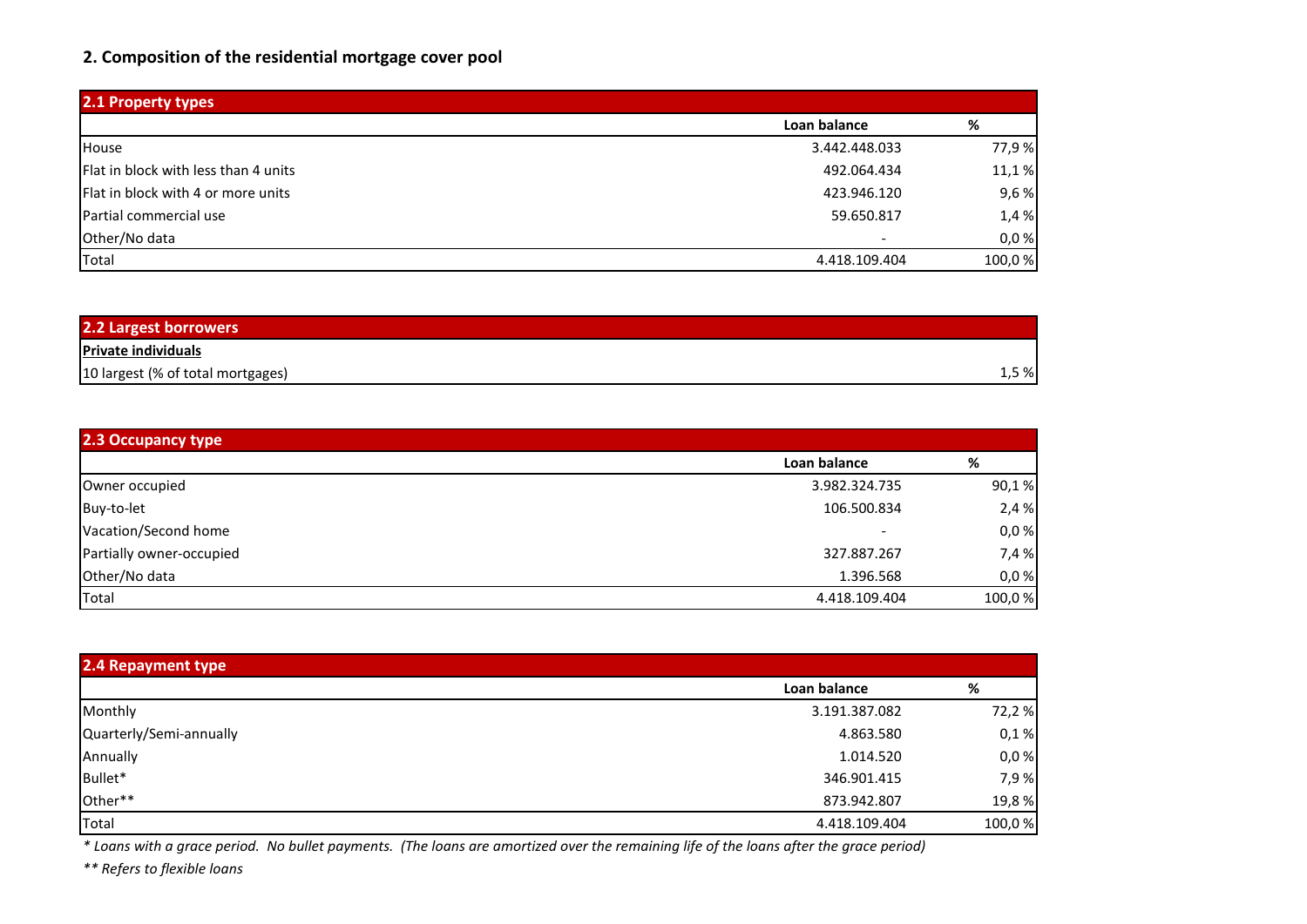| <b>2.5 Flexible loans</b>     |               |
|-------------------------------|---------------|
| Drawn balance                 | 873.942.807   |
| Total limit on flexible loans | 1.209.672.111 |
| Percentage drawn of limit     | 72,2 %        |

| 2.6 LTV buckets    |               |        |
|--------------------|---------------|--------|
| <b>Indexed LTV</b> | Loan balance  | $\%$   |
| ≥0≤40              | 1.037.241.929 | 23,5%  |
| 40≤50              | 647.408.807   | 14,7%  |
| 50≤60              | 813.052.098   | 18,4%  |
| 60≤70              | 973.626.610   | 22,0%  |
| 70≤80              | 685.759.730   | 15,5%  |
| 80≤85              | 89.796.956    | 2,0%   |
| 85≤90              | 47.266.258    | 1,1%   |
| 90≤95              | 42.500.212    | 1,0%   |
| 95≤100             | 20.670.359    | 0,5%   |
| 100≤105            | 23.121.935    | 0,5%   |
| >105               | 37.664.510    | 0,9%   |
| Total              | 4.418.109.404 | 100,0% |

| 2.7 Seasoning*     |               |        |  |  |  |
|--------------------|---------------|--------|--|--|--|
|                    | Loan balance  | %      |  |  |  |
| $0 - 12$           | 1.350.929.281 | 30,6%  |  |  |  |
| $12 - 24$          | 986.503.701   | 22,3%  |  |  |  |
| 24-36              | 375.701.288   | 8,5%   |  |  |  |
| 36-60              | 623.660.736   | 14,1%  |  |  |  |
| Over <sub>60</sub> | 1.081.314.398 | 24,5%  |  |  |  |
| Total              | 4.418.109.404 | 100,0% |  |  |  |

*\* Seasoning indicates the number of months since the loan was established*

| 2.8 Interest rate type                       |               |        |
|----------------------------------------------|---------------|--------|
|                                              | Loan balance  | %      |
| Floating rate                                | 4.418.109.404 | 100,0% |
| Fixed rate with reset < 2 years              | 0             | 0,0%   |
| Fixed rate with reset $\geq 2$ but < 5 years | 0             | 0,0%   |
| Fixed rate with reset $\geq$ 5 years         | 0             | 0,0%   |
| Total                                        | 4.418.109.404 | 100,0% |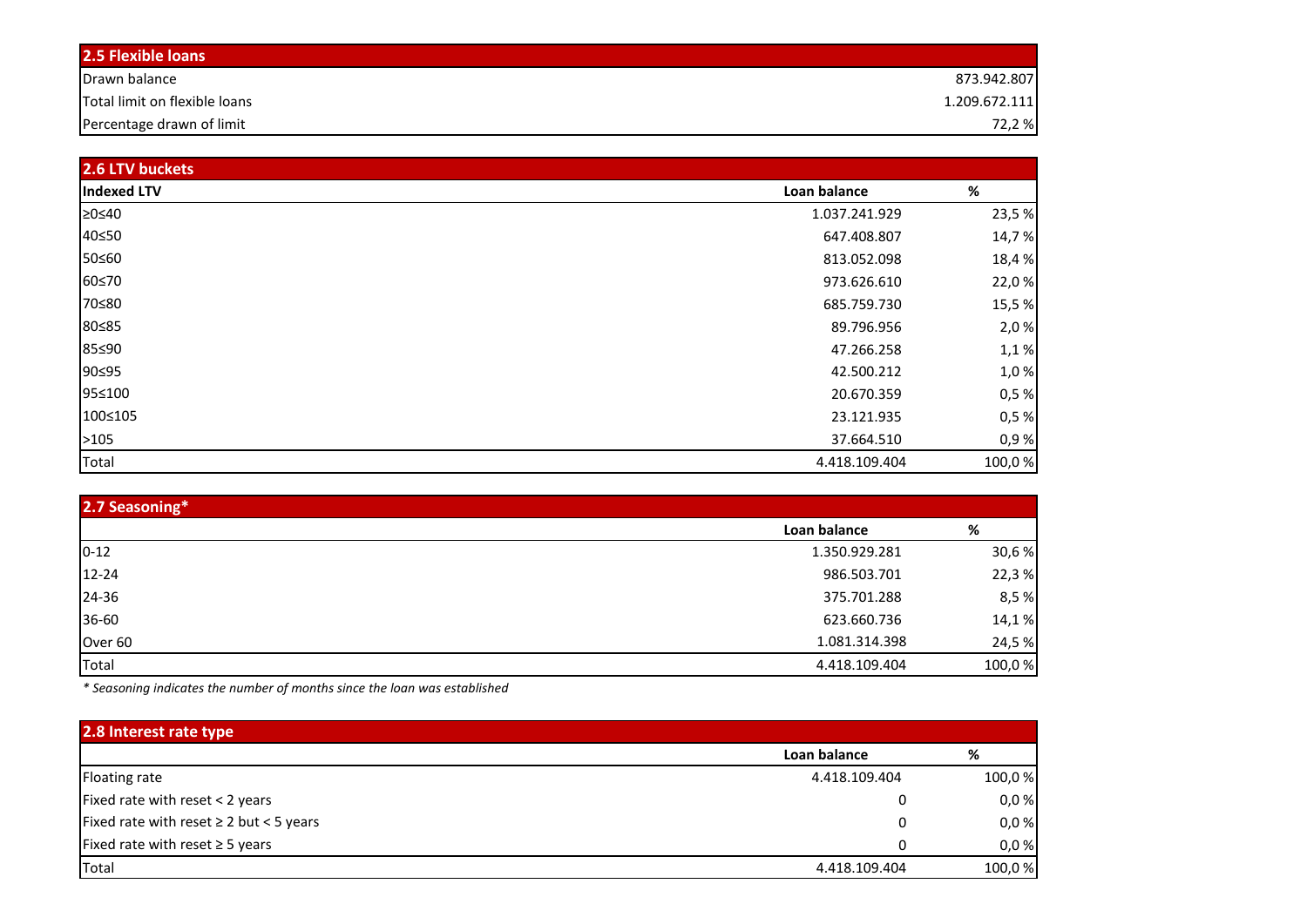| 2.9 Loan performance                           |               |         |  |  |  |
|------------------------------------------------|---------------|---------|--|--|--|
|                                                | Loan balance  | %       |  |  |  |
| Performing loans                               | 4.418.109.404 | 100,0 % |  |  |  |
| Delinquent loans (arrears 31 to 90 days)       |               | 0,0%    |  |  |  |
| Gross non performing loans (arrears 91 days +) |               | 0,0%    |  |  |  |
| Total                                          | 4.418.109.404 | 100,0 % |  |  |  |

| 2.10 Geografical distribution |               |        |                         |  |  |
|-------------------------------|---------------|--------|-------------------------|--|--|
|                               | Loan balance  | $\%$   | Average loan<br>balance |  |  |
| Akershus                      | 142.095.311   | 3,2%   |                         |  |  |
| Aust-Agder                    | 3.416.722     | 0,1%   |                         |  |  |
| <b>Buskerud</b>               | 42.193.955    | 1,0%   |                         |  |  |
| Finnmark                      | 15.765.458    | 0,4%   |                         |  |  |
| Hedmark                       | 3.170.387     | 0,1%   | 0                       |  |  |
| Hordaland                     | 16.034.185    | 0,4%   | 0                       |  |  |
| Møre og Romsdal               | 928.528       | 0,0%   |                         |  |  |
| Nordland                      | 3.671.628.604 | 83,1%  |                         |  |  |
| Nord-Trøndelag                | 25.762.729    | 0,6%   | 0                       |  |  |
| Oppland                       | 10.029.346    | 0,2%   | 0                       |  |  |
| Oslo                          | 239.443.640   | 5,4%   | 0                       |  |  |
| Østfold                       | 26.184.189    | 0,6%   |                         |  |  |
| Rogaland                      | 17.353.228    | 0,4%   | $\mathbf{0}$            |  |  |
| Sogn og Fjordane              |               | 0,0%   | $\mathbf{0}$            |  |  |
| Sør-Trøndelag                 | 144.265.125   | 3,3%   |                         |  |  |
| Telemark                      | 2.498.989     | 0,1%   |                         |  |  |
| <b>Troms</b>                  | 31.264.751    | 0,7%   |                         |  |  |
| Vest-Agder                    | 3.291.641     | 0,1%   |                         |  |  |
| Vestfold                      | 22.782.616    | 0,5%   |                         |  |  |
| Total                         | 4.418.109.404 | 100,0% | 908.328                 |  |  |